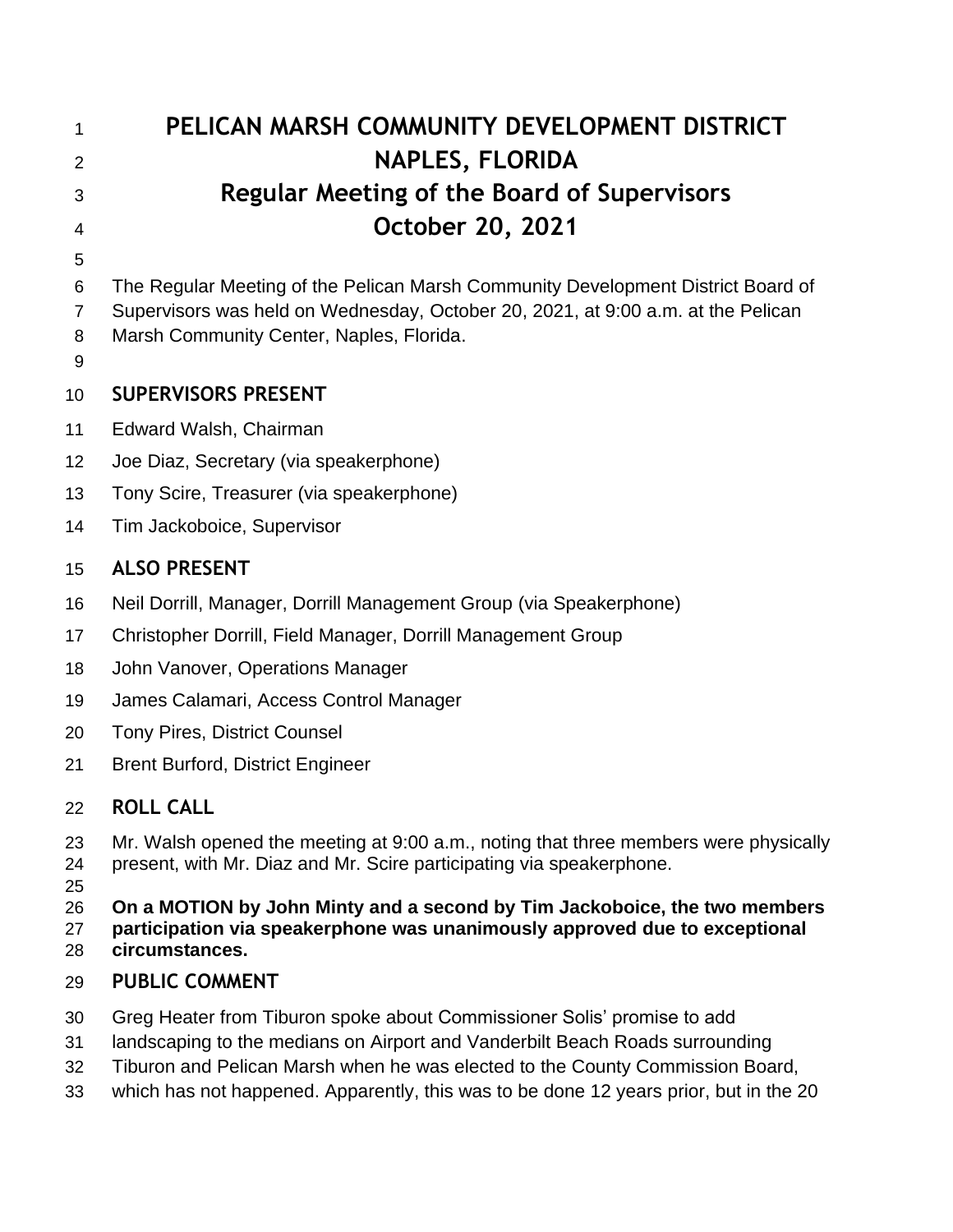- years that Tiburon and Pelican Marsh have been paying taxes, very little has been done
- for them, with exception of limited improvement of some of the roadways.
- Mr. Heater asked the Board if they would address this issue with the County
- Commission and see if they can get some results for the District as far as landscaping
- for these medians without any special assessment to cover costs.
- Mr. Dorrill noted that this had come up once years ago, and Jim Carter, who is an ex-
- County Commissioner and is also on the Pelican Marsh Foundation Board checked into
- this. He was advised at that time that the County was not to address landscaping until
- they built the final six lane cross section and added attendant curbs, gutters, and
- irrigation. However, Vanderbilt and Airport were not in the plans to be six-laned, and Mr.
- Dorrill agreed with Mr. Heater that quite a bit of funds have been spent on landscape
- medians up and down Collier Boulevard, up the East Trail, and alongside Immokalee
- Road.
- Mr. Dorrill was willing to see what can be done and noted that they have seen the 60
- percent construction drawings for six-laning Vanderbilt from US 41 to Airport Pulling
- Road. He added that they should push for a landscaping component at this time, as
- Commissioner Solis is running for re-election this year. Mr. Dorrill indicated that there is
- some precedent for creating taxing districts to construct improvements. The areas in
- question include Vanderbilt Beach Road from Airport Pulling Road to Goodlette-Frank
- Road, and Airport Pulling Road.
- Mr. Pires agreed with Mr. Dorrill, adding a few other roadways that had been
- landscaped, and the areas being looked at were clarified. Mr. Dorrill noted that Airport
- Road now has five lanes north of Vanderbilt up to the elementary school and felt that
- the plans for these areas need to be explored. After further discussion, **on a MOTION**
- **by Ed Walsh and a second by John Minty, the Board unanimously approved Mr.**
- **Dorrill's looking into the plans for these roadways and report back to the Board**
- **within the next two months. At that point they decide weather to ask for time on**
- **the County Commission's agenda to address the landscaping needs on these**
- **roadways. Mr. Pires added that a special assessment for this work should not be**
- **accepted, as the District has already paid quite a bit of money for this.**
- Mr. Heater then advised that the plans were done over 12 years ago, and nothing has
- been done with them. He added that he would offer help.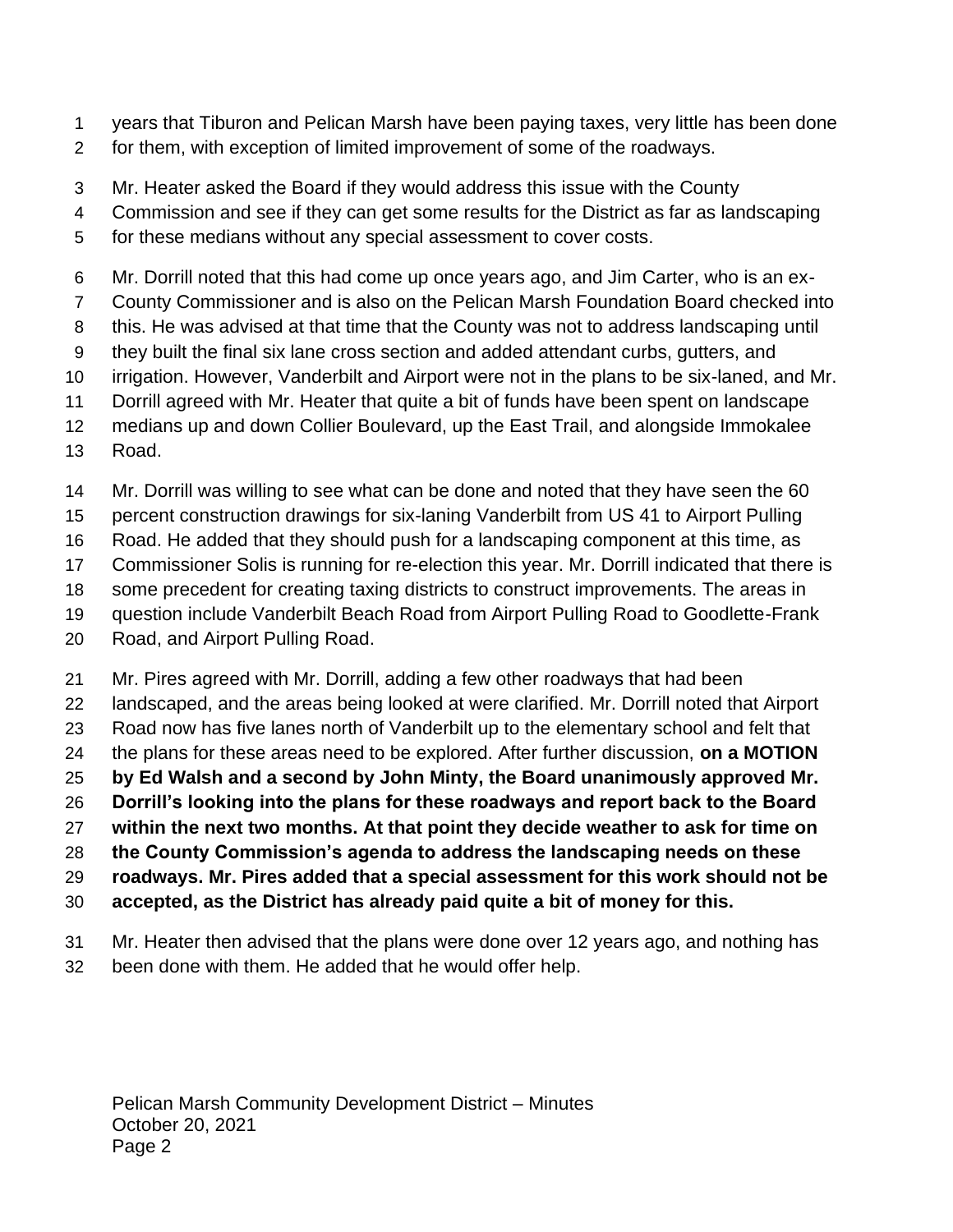#### **APPROVAL OF AGENDA**

- **The Agenda was unanimously approved as presented on a MOTION by John**
- **Minty and a second by Tim Jackoboice.**

### **APPROVAL OF MINUTES**

- Page 1, Line 26, there was only one member participating via phone.
- Page 3, Line 23, the "d" should be removed from the word agree.
- Page 5, Line 11, the word "people" should be changed to "vacancies" as well.

#### **On a MOTION by Joe Diaz and a second by Tony Scire, the Minutes were then unanimously approved as amended.**

# **FINANCIALS**

- 11 The 11<sup>th</sup> month financials showed a strong cash position at \$2,300,000, with the capital
- reserve fully funded for the year at \$354,000. The two restricted contingency accounts
- held \$1,475,000 against \$241,000 in payables. There was some additional income of
- \$4,600 that came in during September, and expenses from September were booked at
- \$72,000. Payroll and associated employer taxes were \$105,000, and preliminary it looks
- as if they will end the year with about \$113,000 in equity which will roll forward.
- Mr. Vanover does have some September expenses that have not yet been booked, but
- looking at the statement of income and expense, all the cost centers with the exception
- of field management and the fountain were under budget, and the total year-to-date
- operating expenses were \$168,000 through August.
- Mr. Walsh pointed out that they were in good shape going into this next phase of capital expenditures, which over the next two to three years is going to be about \$1,000,000.

### **On a MOTION by Tony Scire and a second by Tim Jackoboice, the financials were unanimously accepted as presented.**

# **MANAGER'S REPORT**

# **A. Update on Design/Build Project**

- The gatehouse replacement project did have a successful pre-application the previous
- week with the County. Christopher and Mr. Jackoboice are in the process of scheduling
- a meeting with the resident focus group, where they will look at some of the front
- elevation sketches. Once they have the more detailed, colorized drawings that meeting

Pelican Marsh Community Development District – Minutes October 20, 2021 Page 3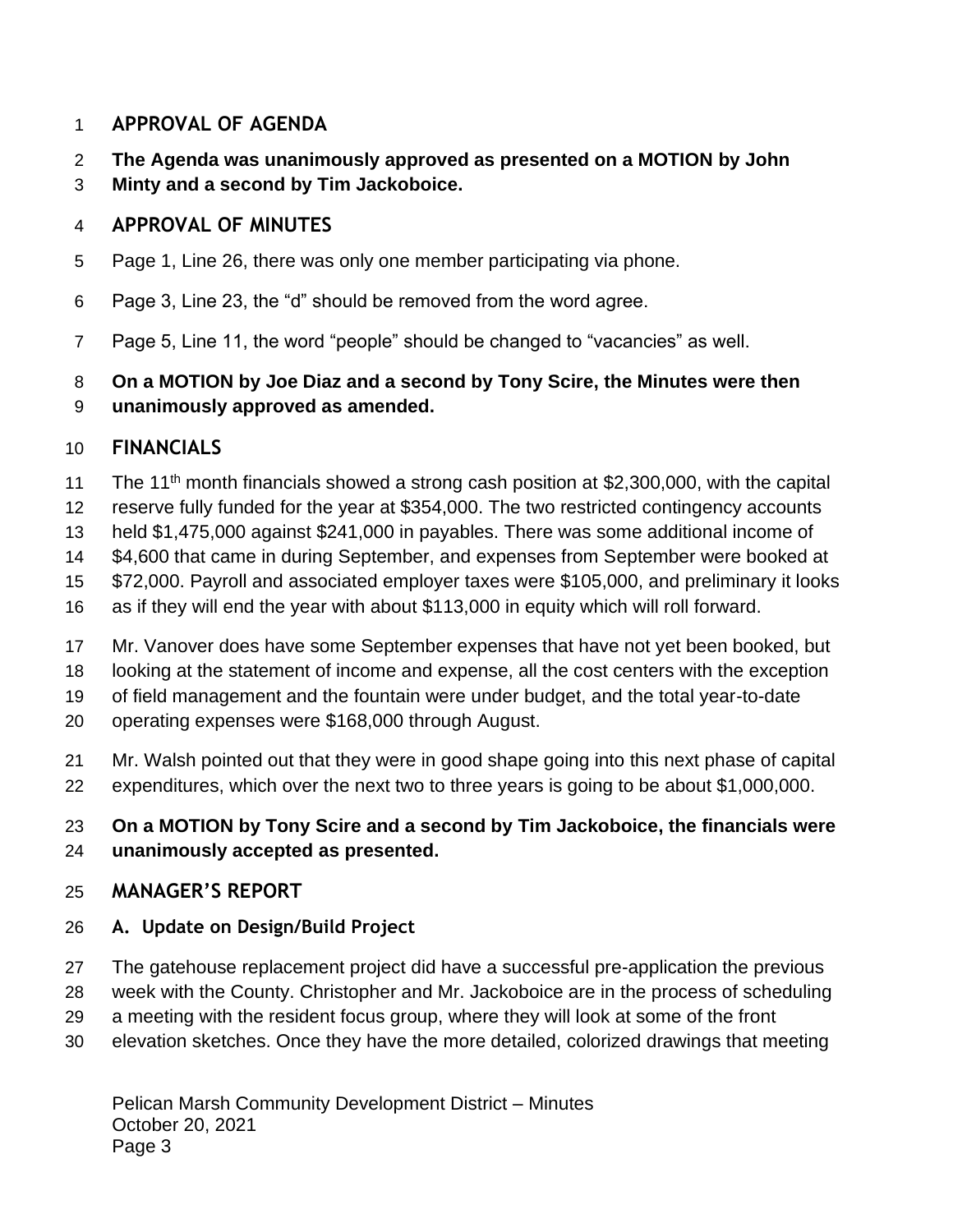will take place. Mr. Pires noted for the record, that this will be a focus group rather than a committee.

#### **B. FY 2022 Work Plan**

 Mr. Vanover walked the Board through the key elements of the coming years work plan that Mr. Walsh had provided to them. The contract for the Lake Bank Erosion control plan for 2022 was available for approval, and included three lakes on the golf course, two lakes off of Pelican Marsh Blvd. and two lakes in Tiburon. Mr. Walsh pointed out that all the lakes in the communities have been done, and that they are now beginning to look at other areas that need attention.

- 
- The use of blue tilapia in the lakes to control algae is being tested, and fish were
- purchased and put in a Tiburon Lake that was having issues with algae about a year
- and a half ago. There have been some definite improvements in that lake, and more fish
- will be purchased for Pelican Marsh. The lake at Ravenna and Lake 18 at Island Cove
- are both problem lakes, and fish have been put in there as well to alleviate their
- problems.
- The Board approved installing a new lake fountain at Tiburon at the Vanderbilt entrance.
- FPL will have to upgrade the transformers in order to install this fountain, and Mr.
- Vanover felt that the installation may be delayed from November or December of 2021
- to sometime early in 2022.
- Landscaping work included upgrades on Bay Laurel Drive using CDD manpower, and
- some of the secondary roads will have some of the 20-year-old landscaping replaced,
- again using CDD manpower in February and March, as well as on Galleria Drive. Mr.
- Walsh added that they will go back and look at Pelican Marsh Blvd. to see if there is
- anything that needs to be replaced or fixed.
- As it relates to the sidewalks, gutters, and curbs; this project will take two years to go
- through the entire District, with sidewalks being one-year, and the gutters/curbs being
- the following year. This is typically done in August, and the in-house pressure washer is
- used to touch up areas that may need it. Sidewalk improvement work is usually done in
- May, and that work includes grinding or replacement, depending on the degree of
- upheaval from tree roots.
- There have been issues at the US 41 gatehouse where the pavers have been pushed
- up by tree roots, and a contractor will be coming to evaluate the situation and give some
- costs on correcting the pavers and gutters in that area.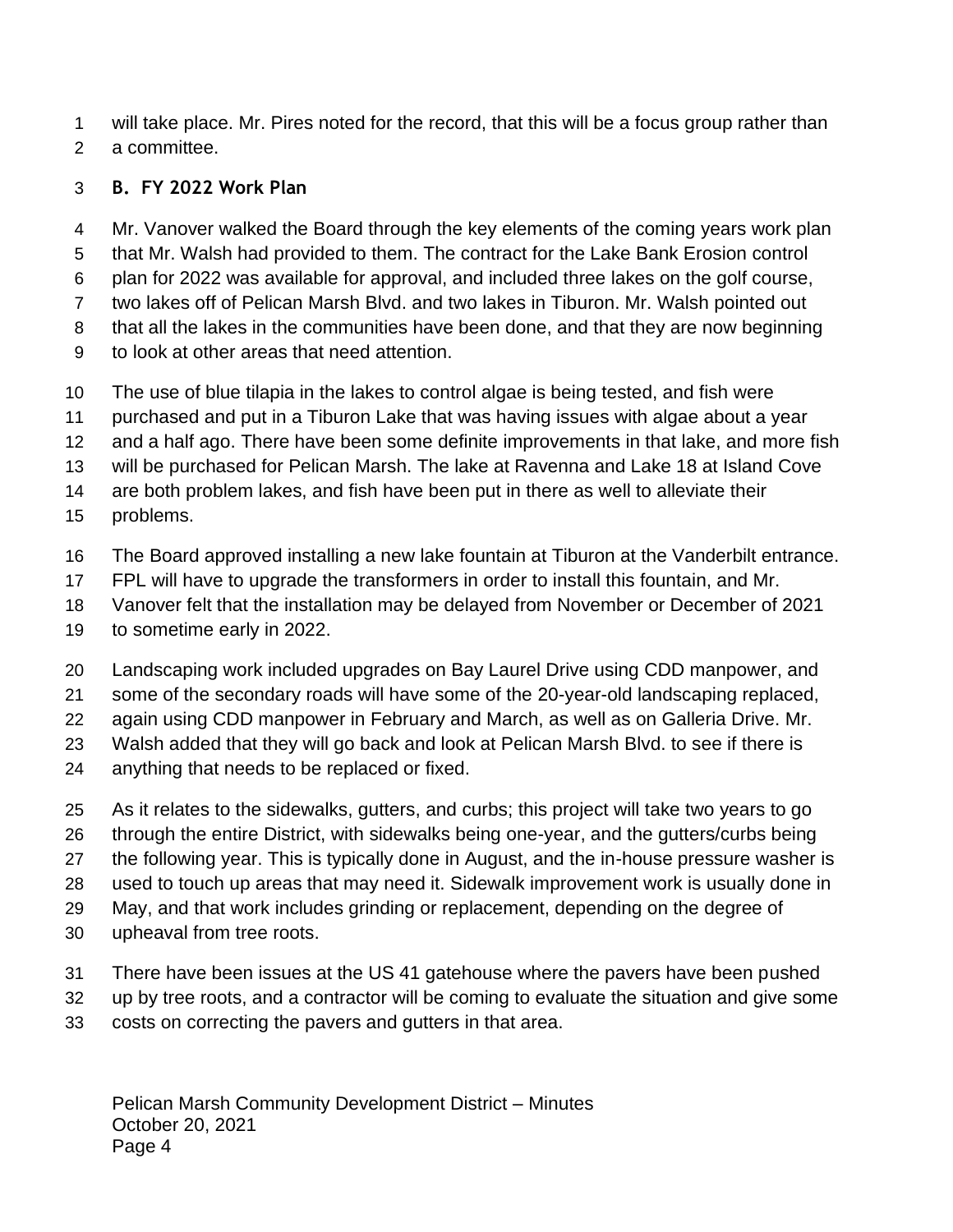- Under access control, they will be approved the gatehouse design and the contract with
- Houchin Construction is in the works. A timetable has been provided by them to the
- District, and the goal is to start construction on the Vanderbilt Beach gate sometime in
- the Spring of 2022. Mr. Walsh reminded those present that this will be a two-year
- project.
- Mr. Dorrill indicated that this month is a very busy one for Mr. Vanover and his crew, as
- all of the annual flower beds are in the process of being prepared for the installation of
- the winter annuals, which is an involved process. Pine straw will also be installed, and
- the ground was treated for nematodes.
- The employee that was trapped underwater by a piece of machinery and then
- resuscitated was back to work the previous Monday. This man is a dedicated, 20-year
- employee, and Mr. Dorrill hopes to plan an employee appreciation dinner in the future to
- recognize him and others.

### **C. Access Control Amendment**

- This amendment addresses ownership when a resident is owned by a family trust or a
- corporation. There is a new generation of transponders available now, that have solved
- the issues previously had with high end, imported cars. They will continue to have older
- model transponders available as well.
- Mr. Walsh showed examples of the transponders to those present, and further
- explained the differences and where it will be installed. The amendment will allow for
- the flexibility to use either of these transponders. Mr. Walsh suggested that a pilot test
- be done with the new model and after a year or so, a final decision on its use can be
- made. Mr. Pires did not feel that this approach would violate any policies.
- Mr. Scire asked to run the pilot test, and he will go forward with it. Mr. Pires also pointed out at this point that the access control records are an exemption to the Public Records law.

#### **On a MOTION by Tony Scire and a second by John Minty, the Board unanimously approved the new policy and the pilot test to check the effectiveness of the new transponders.**

- **D. Pro Golf License Agreement**
- The shootout and the LPGA Championship will both be returning to Tiburon, and the
- standard form license agreement involving tournament coordination from the District's
- perspective will need to be executed.

Pelican Marsh Community Development District – Minutes October 20, 2021 Page 5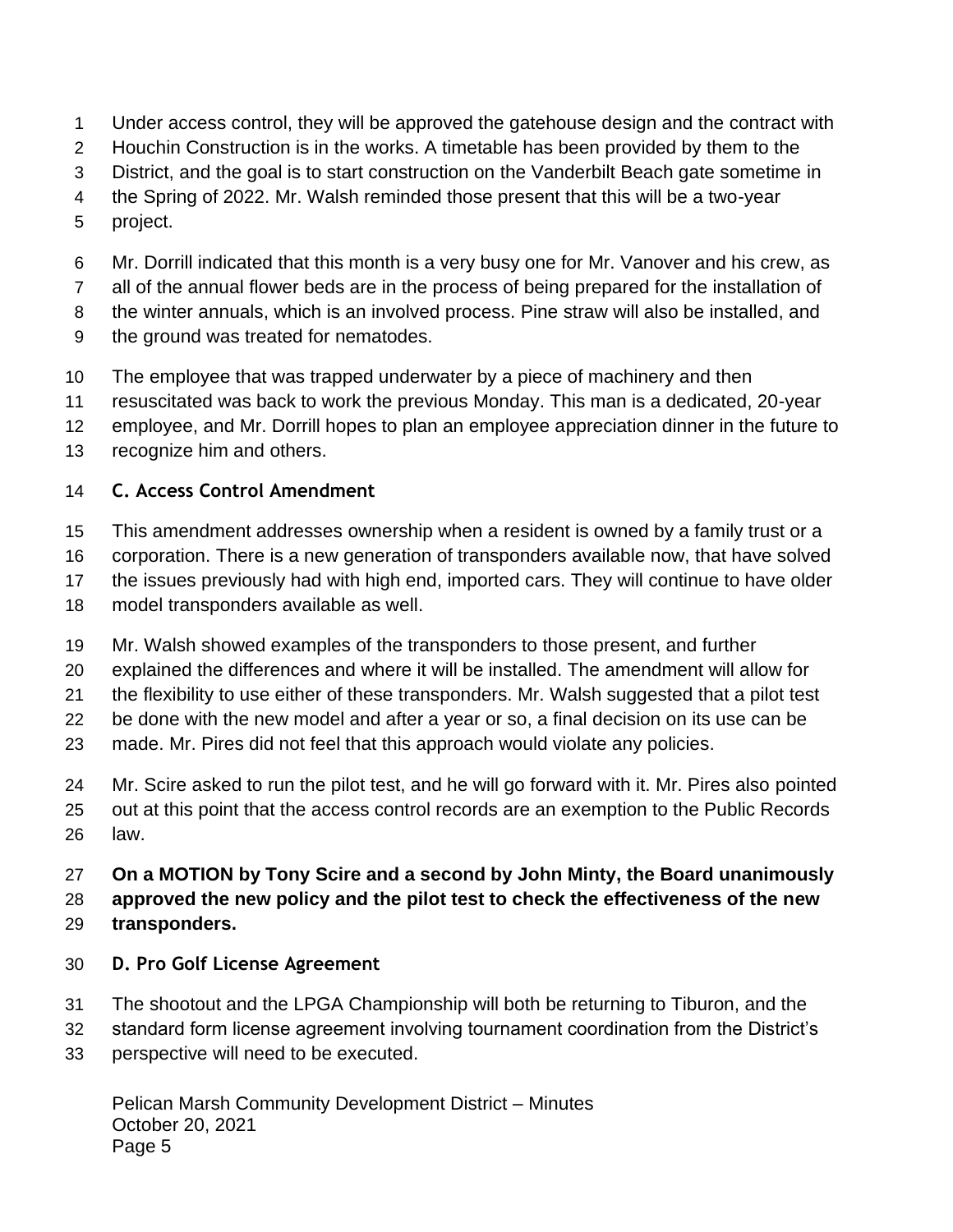- **On a MOTION by Joe Diaz and a second by Tim Jackoboice, the Board**
- **unanimously authorized the Chairman to execute the agreements for both events**
- **this year, which will run from November 23 to just before Christmas.**
- **E. Contract Renewal for Lake Bank Restoration**
- The same vendor will be doing this work, American Shoreline Restoration, and there
- has been some revised pricing, which is the first increase with this vendor. Lake Bank
- Restoration will be done in both Pelican Marsh and Tiburon this year. The current
- budgeted allocation is \$160,000, \$35 a lineal foot, and otherwise the contract remains
- the same.
- **On a MOTION by John Minty and a second by Tony Scire, the Board unanimously**

**approved the renewal of the contract with American Shoreline Restoration with** 

**the revised pricing.** 

### **F. Renewal of Group Health Insurance**

- There has been a 9 percent increase in policy this year, but the benefits for the
- employees are still very good. The total year deductible will remain the same, wellness
- benefits remain 100 percent reimbursed, and copays remain the same for family
- practitioner visits at \$20, and \$50 for specialists. The prescription drug prices remain the
- same as well. Mr. Dorrill felt that this plan is very beneficial for the employees, and there
- has been good utilization with it.
- Staff recommended approval of this plan with Florida Blue, through the local agency of
- Brown and Brown. The budgeted amount will cover 6 percent of the increase, and a
- budget amendment will be made later in the year to cover the additional 3 percent
- increase. The total amount of the insurance is \$198,311.
- **On a MOTION by John Minty and a second by Tim Jackoboice, the Board**

**unanimously approved the renewal of the group health insurance with Florida** 

- **Blue in the amount noted above.**
- In response to Mr. Walsh's question regarding the status of employee vacancies, Mr.
- Vanover reported that they are one short in access control and three short in the
- landscaping crew, which is a big improvement over the prior month's report.

### **ATTORNEY'S REPORT**

### **A. Summit Easement Report**